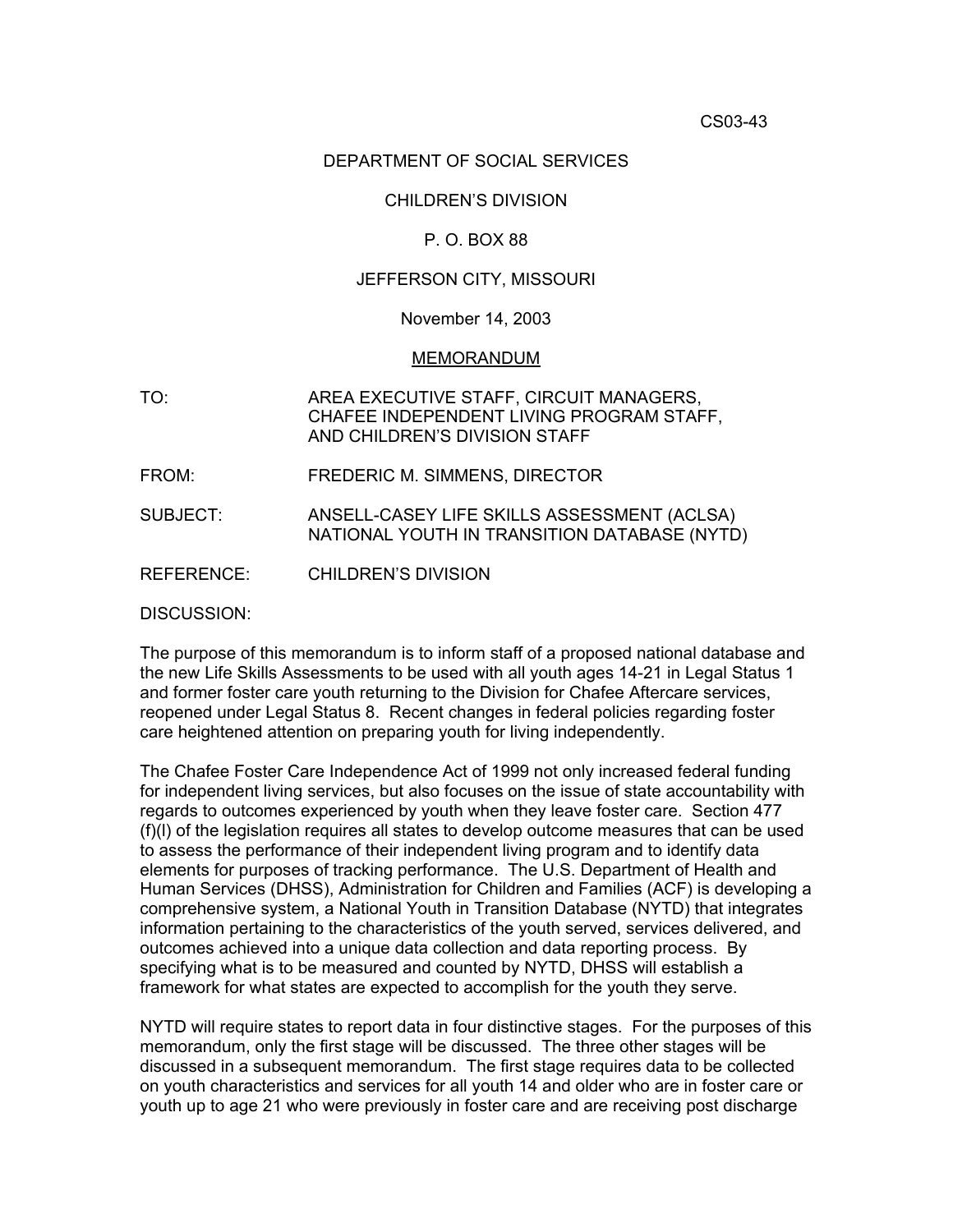(Chafee Aftercare) services. Much of the characteristic data is already collected under the Adoption and Foster Care Automated Reporting System (AFCARS), which would link to NYTD. Each of these youth will be required to complete an independent living needs/life skills assessment.

The purpose of a life skills assessment is to provide the youth, youth's caregiver, and Case Manager comprehensive information that will assist the youth with preparing for self-sufficiency. The assessment is to be used in conjunction with other information available to focus specifically on those areas of the youth's life that are, or will, impact on their preparation for self-sufficiency. The assessment will assist in gaining understanding of the youth's strengths and challenges so practical, concrete efforts can be made to achieve the goals to which the youth seeks.

In the past, youth referred to ILP were administered a life skills inventory using the Daniel Memorial's Independent Living Assessment for Life Skills. We will be taking steps within the next year to meet the upcoming federal NYTD requirements by administering a life skills inventory for all foster youth ages 14 and older. ILP staff has taken steps and converted from using the Daniel Memorial Assessment to the Ansell-Casey Life Skills Assessment (ACLSA).

The ACLSA is a youth-centered, web-based, secure tool for gauging current life skills, available in youth self-report and caregiver report formats. For each format, there are three age-related levels: Level I (8 -10 years), (Level II (11-14 years) and Level III (15-18 years). There is also a fourth level, a Young Adults (18-25) years, that does not have a caretaker format. It is possible for a youth to take more than two different level assessments.

The ACLSA assesses life skills using the youth's and the caregiver's perception about a youth's abilities in several important life skill areas or domains. It is important that a caregiver, or another adult who knows the youth well, completes the assessment to provide a more accurate picture of the youth's abilities. For the purposes of assessing youth ages 14 and older, we will not be using the Level I (8-10) years assessment. The Level II ACLSA consists of five domains and Level III and Level IV consist of six. The five domains included in both levels consist of *Daily Living Tasks, Self-care, Social Development, Work & Study Skills, Money Management.* Levels III and IV have the additional *Housing and Community Resources* domain.

The youth format contains items to measure self-reported knowledge, behaviors and a brief performance section to test actual knowledge of life skills. The caregiver form asks a parent or other adult to rate the youth in his/her care on the same set of knowledge and behavior items used in the youth self-report. The ACLSA takes about 15-25 minutes to complete, depending on which ACLSA level is used and the youth's reading level. Preferably, the ACLSA is completed electronically via the Internet, but copies can be printed from the ACLSA web site at [www.caseylifeskills.org](http://www.caseylifeskills.org/) and taken by hand and the responses entered into the web site at a later time.

The purpose of using the ACLSA is to provide the youth, caregiver and staff with an indication of the youth's life skills accomplishments. It is a flexible tool that can be used for individualized case planning, but is not meant to assess all the skills the youth needs to live successfully on his/her own. Once the youth and the caregiver have completed the assessment, the Case Manager can receive an Individual Report (IR), which